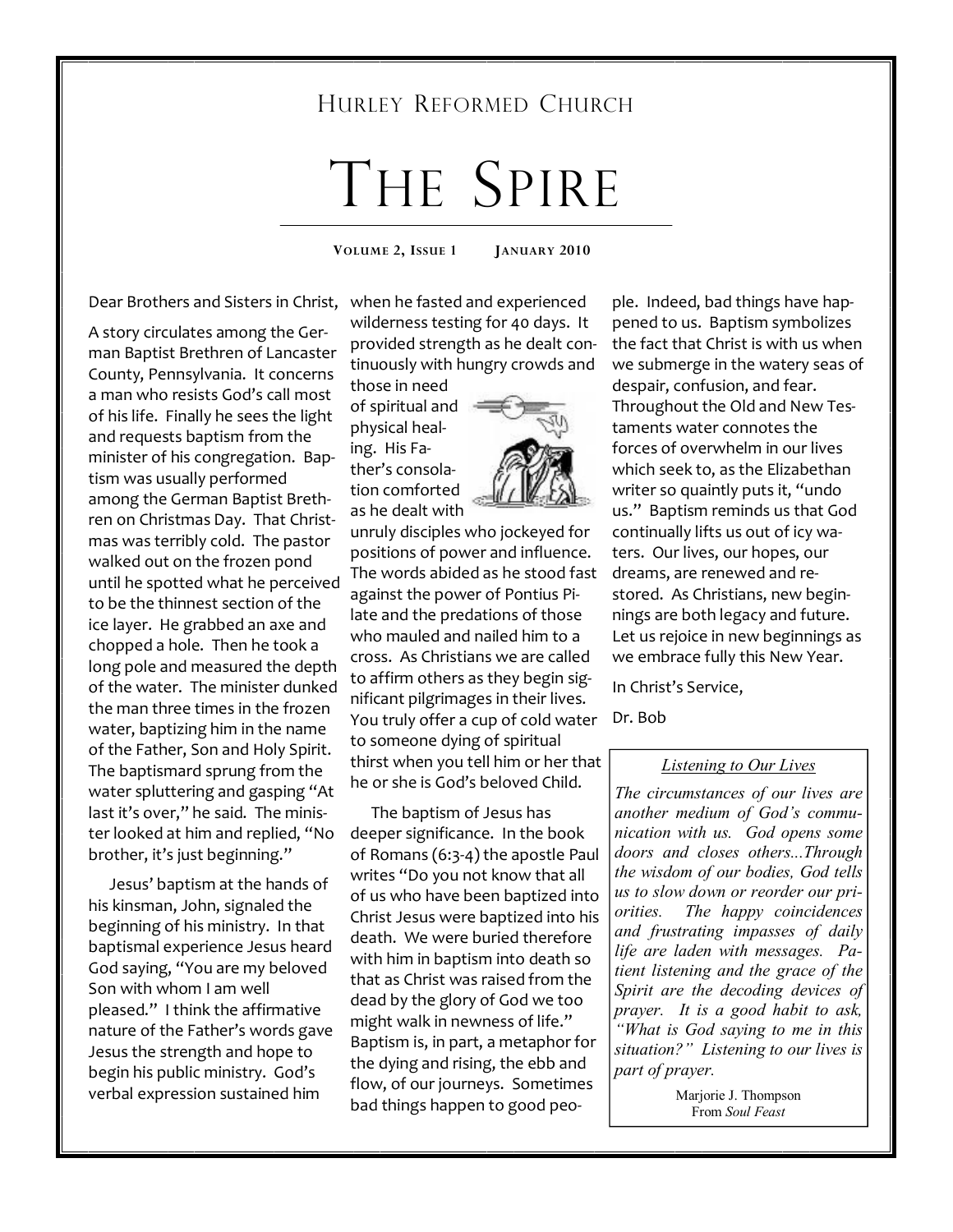#### *Women's Guild*

 Thank you to everyone who purchased pecans. We sold out!! Hope you enjoyed them this holiday season. Thank you to Jean Dussol & all the callers who worked on this fund raiser. We couldn't do this without everyone's help.

 The snow held off, the cookies came in & with your help the cookies were a sell out. Another great Cookie Walk is done for another year. We are so thankful to everyone for their support. Thank you to Joyce Pinckney &

Christa Conlin for chairing \$1,100 Total donated this event.

 Last month the executive committee of the Guild met to discuss our annual benevolences. Below is a list of the wonderful organizations that we were able to donate to this year:

\$100 Warwick \$100 Queens Galley \$100 Hospitality House \$100 People's Place \$100 Hospice \$200 Salvation Army \$200 Family of Woodstock - Domestic Violence \$200 Hurley Rescue Squad

Once again we will be holding our Annual Birthday Party on 1/24/10 during coffee hour. Please go to the table that has the month that you were born in & see who else shares your same month. It is fun to see who is the oldest/youngest at your table. Please stay so we can wish each a Happy Birthday!!

Upcoming events:

1/24/10 Annual Birthday Party

2/21/10--Meeting

We invite all women of

**Ulster County** Department of Social Services

1091 Development Court, Kingston, NY 12401<br>(845) 334-5400 Fax (845) 334-5199 Roberto Rodriguez, Commissioner<br>Barbara Sorkin, Deputy Commissioner<br>Patricia Jelseic, Deputy Commissioner

December 3, 2009

Re: Thanksgiving Drive Donations

Making a Difference Every Day For Children and Familie MICHAEL P HEIN

County Executive

Ms. Sandy Emerick

Hurley Reformed Church Hurley, NY 12443

Dear Sandy and the Congregation at the Hurley Reformed Church:

We would like to thank you and the congregation for the generous contributions for our Thanksgiving food drive this year. We were able to provide meals to many needy families in the area by our drive this year.

We greatly appreciate your support this holiday season and your service in the community.

Thank you and Happy Holidays.

Sincerely,

Laura Walne

Laura Walzer, Chairperson Kristy Granger/Rachel Hunter, Co-Chairpersons Holiday Committee/Children and Family Services

CDs of past sermons are available weekly in the church narthex as well as by download from our website: www.hurleyreformedchurch.org.

Tour of Italy Dinner will be held on 2/13/10 from 4:30pm till 7:30pm. If you like Antipasti, Spaghetti & Meatballs, Pollo Alla Florentine, Baked Three Cheese Manicotti, & Eggplant Parmigianino Calabrizi Style then you won't want to miss this dinner. Tickets are \$10 for Adults & \$8 for kids 12 & under. Tickets go on sale on 1/17/10. This is a fund raiser for the church. Mark your calendars for this great Tour of Italy. Amore'.

Announcement Deadlines

*Spire: 20th day of the month* 

*Weekly Bulletin: Tuesday*



the church to be part of the Women's Guild. You don't have to be a member of the church to join us. We meet right after church in the Dutch Room. So, come & see what we are all about!

Blessings

Sandy Emrich-President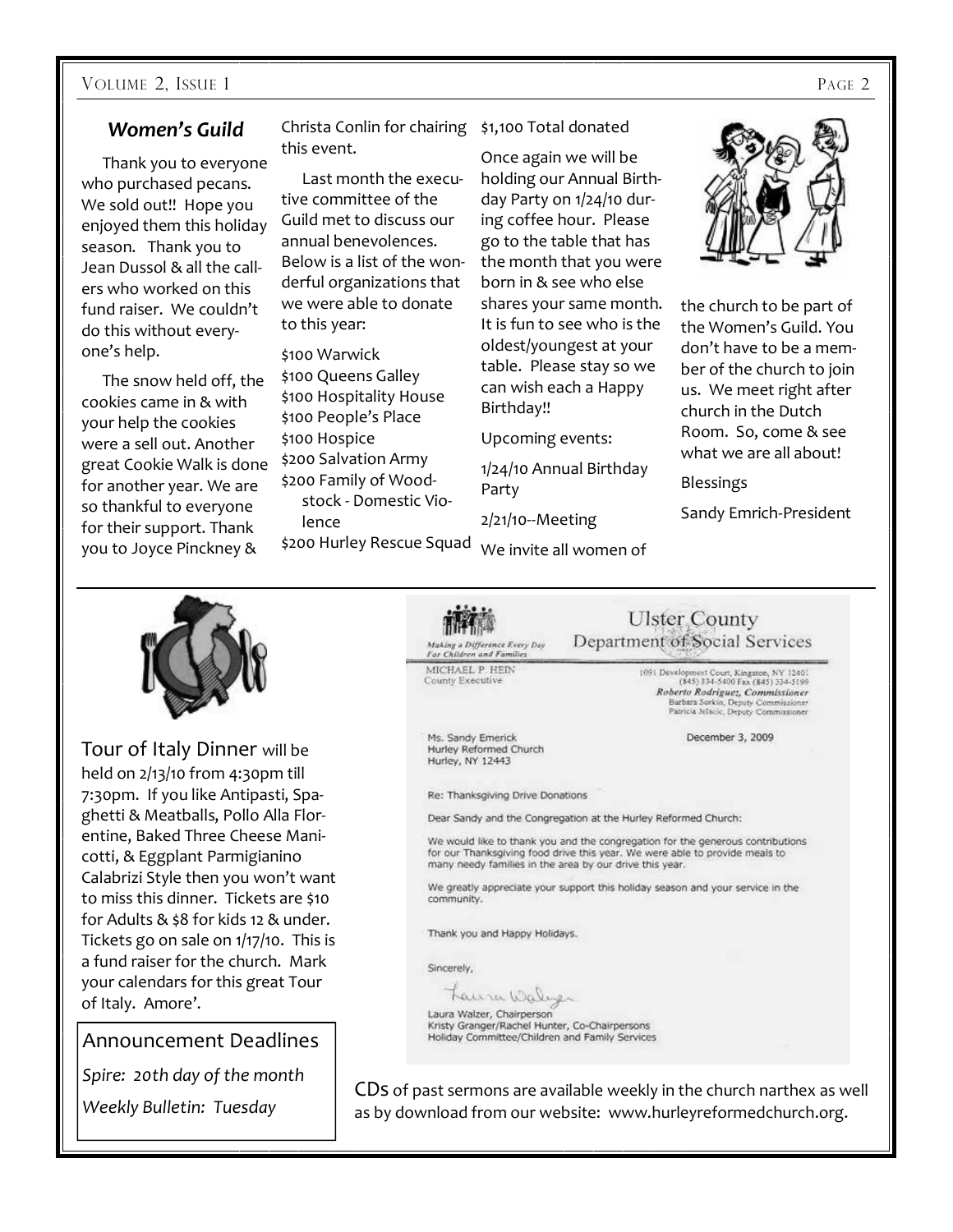#### s т c ĸ Y G A I L Е R D Е N S

"Over the ground lies a mantle of white." Even the columbarium area is covered with the gentle flakes that have fallen from the sky to blanket the quiet area beside the Hurley Church. It gives it a mystic kind of setting as you drive by at night and see the soft light that illuminates the niche area and the patio now covered with snow. In the snow you can see the prints of several people who have gone to spend some time on the patio, standing or sitting on the benches to reflect and remember. It is a place of serenity, a place of peace and tranquillity in all of the seasons of the year as well as in the seasons of our lives. Maybe you need to stop and spend a few minutes or remember as you drive by and see a very special place in many of our lives. It is open twenty four hours a day... Rev. Stickley

FOR MORE INFORMATION ON THE COLUMBARIUM PLEASE CONTACT ANY OF THE COMMITTEE MEMBERS.

LISA LONGTO (331-1438) **CHAIRPERSON** 

JIM PIRRO (383-0079) TREASURER

**JERRY FINK (246-6567) SECRETARY** 

ESTHER STICKLEY (331-2919)

DIANA CLINE (338-7276) **CONSISTORY LIAISON** 

A SACRED PLACE OF BEAUTY AND CONTEMPLATION. (LOCATED ON THE SOUTH LAWN OF THE CHURCH)

#### *January Birthdays*

| Keelan Tucker              | 10, '94     |
|----------------------------|-------------|
| Melissa McGraw             | 11, '95     |
| <b>Blake Soshensky</b>     | 18, '08     |
| <b>Brandon Paton</b>       | 20, '92     |
| Morgan Burgess             | 26, '92     |
| Ryan Helm                  | 18, '09     |
| <b>Hatherly Tucker</b>     | 29, '96     |
| Samantha Bostic            | 30, '94     |
| Virgil Winnie              | 1           |
| <b>Andrew Maxwell</b>      | 1           |
| Nicole Wonderly Provenzano | 4           |
| Kyle Winnie                | 5           |
| <b>Thomas Horvers</b>      |             |
| Russ Lewis                 | 5<br>7<br>7 |
| <b>Fred Suppies</b>        |             |
| Carla Paton                | 8           |
| Joe Ulrich                 | 9           |
| Cheryl Lafiandra           | 10          |
| Marcy Rell                 | 10          |
| Kerri Weber                | 12          |
| Mary Lou Christiana        | 12          |
| Dolores Wyncoop            | 12          |
| Clarence Jansen            | 13          |
| Shawn Haran                | 13          |
| <b>Sharon Bouleris</b>     | 14          |
| Sheryl Delano              | 14          |
| Doug Constant              | 15          |

| Wayne Mengel              | 15     |
|---------------------------|--------|
| Kyle Harjes               | 16     |
| Glenn Decker              | 17     |
| <b>Wally Cook</b>         | 17     |
| Tim Cook                  | 17     |
| Linda Dux                 | 18     |
| Alexandra Browning        | 18     |
| Lee Gable                 | 18     |
| Wendy Helsley             | 19     |
| Shannon Tucker            | 21     |
| Michael Christiana        | 21     |
| Alex Milne                | 22     |
| Cathy Winnie              | 23     |
| Alma Strickland           | 24     |
| Doris Alden               | 24     |
| Kelly Maggiore            | 24     |
| Kelly Dux More            | 25     |
| Sheila Jansen             | 25     |
| Tom Harkin                | 27     |
| Doreen Lyke               | 28     |
| Mitchell Kurtz            | 30     |
| <b>February Birthdays</b> |        |
| Kayley Jansen             | 3, '96 |
| Douglas Woodard           | 6, '9  |
| Tanner Sirni              | 6, '9! |
| Alex Sirni                | 7.95   |

Angel Martinez 7, '05 Morgan Schaffrick 7, '96

3, '96  $6, '92$  $6, '99$  $7, '95$ 

| Chris Decker             |               |
|--------------------------|---------------|
| Dean Baker               | $\mathcal{P}$ |
| Drew Wonderly            | 3             |
| Robert Kindt             |               |
| June Vanderlaan          | 4             |
| Annette Mayone-Briggs    | 5             |
| <b>Stacy Schoonmaker</b> |               |
| Molly Nicholas           | R             |
|                          |               |

#### *ANNIVERSARIES*

#### *January*

| $\mathcal{L}$ |
|---------------|
| -3            |
| 4             |
| h             |
|               |

HRC FAMILY... We want to thank you for your many cards and notes in the Christmas season. It was great to hear from so many of you and to share the holiday in that way. We extend our best wishes for the New Year and pray that it may be filled with much love, joy, happiness and good health. Rev. and Esther Stickley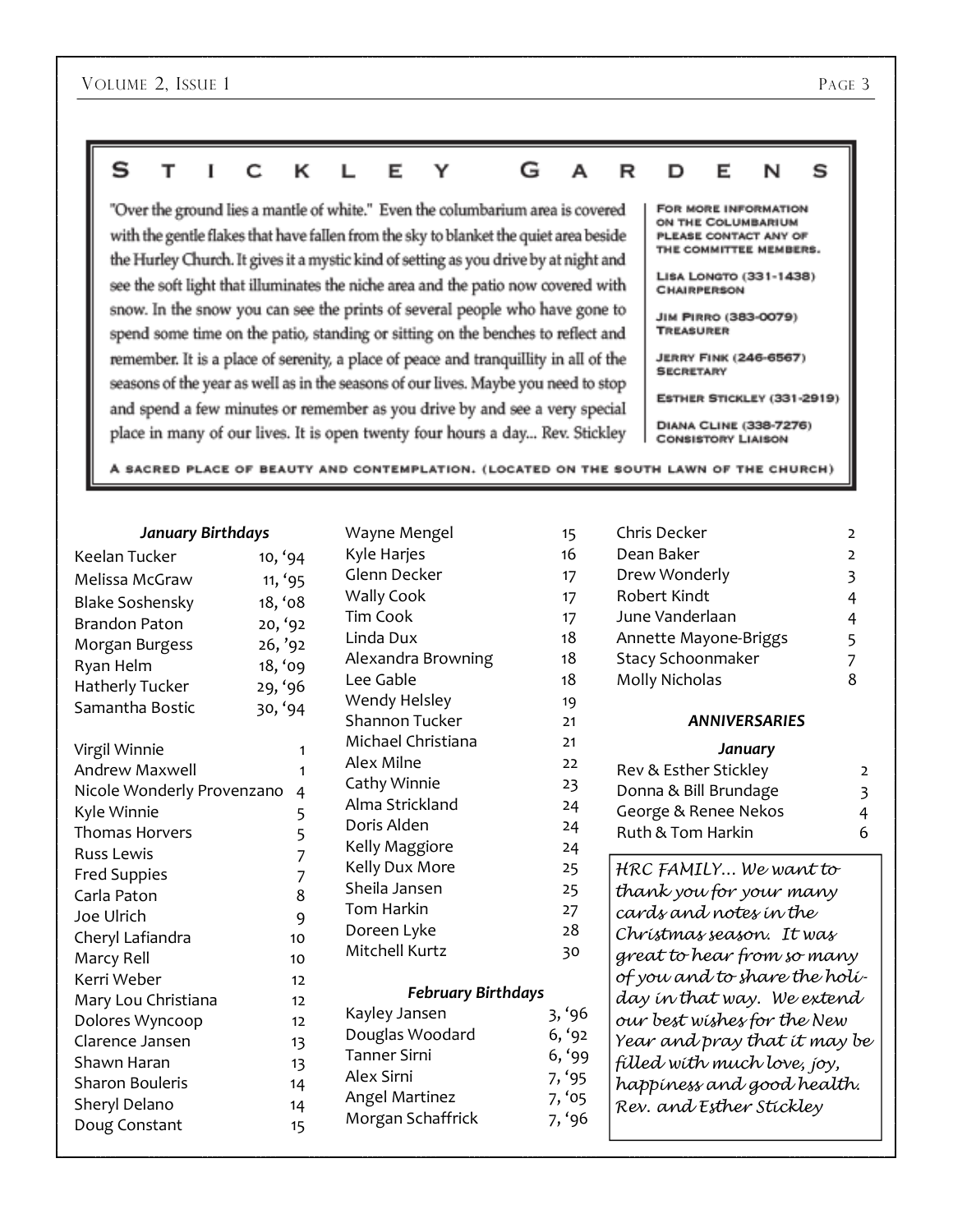# *Youth Group*

Thank you to everyone who supported The Giving Tree this year. With your assistance we almost needed 2 cars to get everything to Queen's Galley. You donated: 57 Hats/Earmuffs, 49 Scarves, 69 Pairs of Gloves/Mittens & 88 Personal Products (Shampoo, Razors, Toothpaste, etc.) We thank you so very much, and so do the patrons of Queen's Galley!!!!

On 12/4/09 we held our annual babysitting night. We were able to raise \$144 for the American Cancer Society. During the night Ireland Sirni led the children in a craft for her Girl Scout project. She did a great job & the children had a wonderful time making her edible snowmen. Thank you to everyone that came out & supported us.

On 12/11/09 we went caroling in the neighborhood. We visited 12 homes singing Christmas Carols & spreading some holiday cheer. We thank everyone who let us come to their homes. We even had snow falling which added a wonderful holiday

feel to the night. We ended the evening at Rev & Mrs. Stickley's home. They had hot chocolate ready for us. What a great way to end the evening.

The Youth Group adopted 4 families this holiday season. Each family adopted a child from these families & purchased items to brighten their holiday season. Two of these



have a person who has cancer. During these difficult times we

tried to assist in making their holiday's a little brighter. We also had some help from the congregation. Thank you to Gay Gravina & the Gregory's for your wonderful assistance. We all helped to spread the meaning of the season.

Our annual Souper Bowl Sunday Chili sale is coming up on 2/6/10. We will be taking pre-orders on 1/24 & 1/31. Sign ups after church or see Karen Waligurski if you have any questions. This is a fund raiser for our local soup kitchens— Queens Galley & Caring Hands Feeding Program at the Clinton Ave Methodist Church.

Our January/February food collection will be spaghetti pasta. The last collection date for this will be 2/28/10. Please put your items in the box marked food collection in Schadewald Hall.

Our upcoming events:

1/10/10—Meeting

2/6/10—Making chili for Souper Bowl Sunday

2/7/10—Selling chili for Souper Bowl Sunday fund raiser

3/2/10--Brooks BBQ

3/12/10 - Penny Social

Any child who is in the  $5^{th}$  & above is welcome to join the Youth Group at anytime. Please come to our next meeting & check us out.

Lisa Longto, Sandy & Katie Emrich

Youth Group Leaders

## What You Do . . .

*What you do, may you [always[ do and never abandon.* 

*But with swift pace, light step,* 

*Unswerving feet,* 

*So that even your steps stir up no dust,* 

*May you go forward* 

*Securely, joyfully, and swiftly,* 

*On the path of prudent happiness,* 

*Not believing anything,* 

*Not agreeing with anything* 

*That would dissuade you from this resolution* 

*Or that would place a stumbling block for you on the way,* 

*So that you may offer your vows to the Most High* 

*In the pursuit of that perfection* 

*To which the Spirit of the Lord as called you.* 

> *\*Saint Clare of Assisi From her second letter to Blessed Agnes of Prague*

# **Can you smell it???**

**It's in the air….that wonderful Brook's BBQ smell** 



 That's right…the Youth Group is sponsoring a Brook's BBQ here at the church.

**March 2, 2010** Mark your calendars now and watch for more details.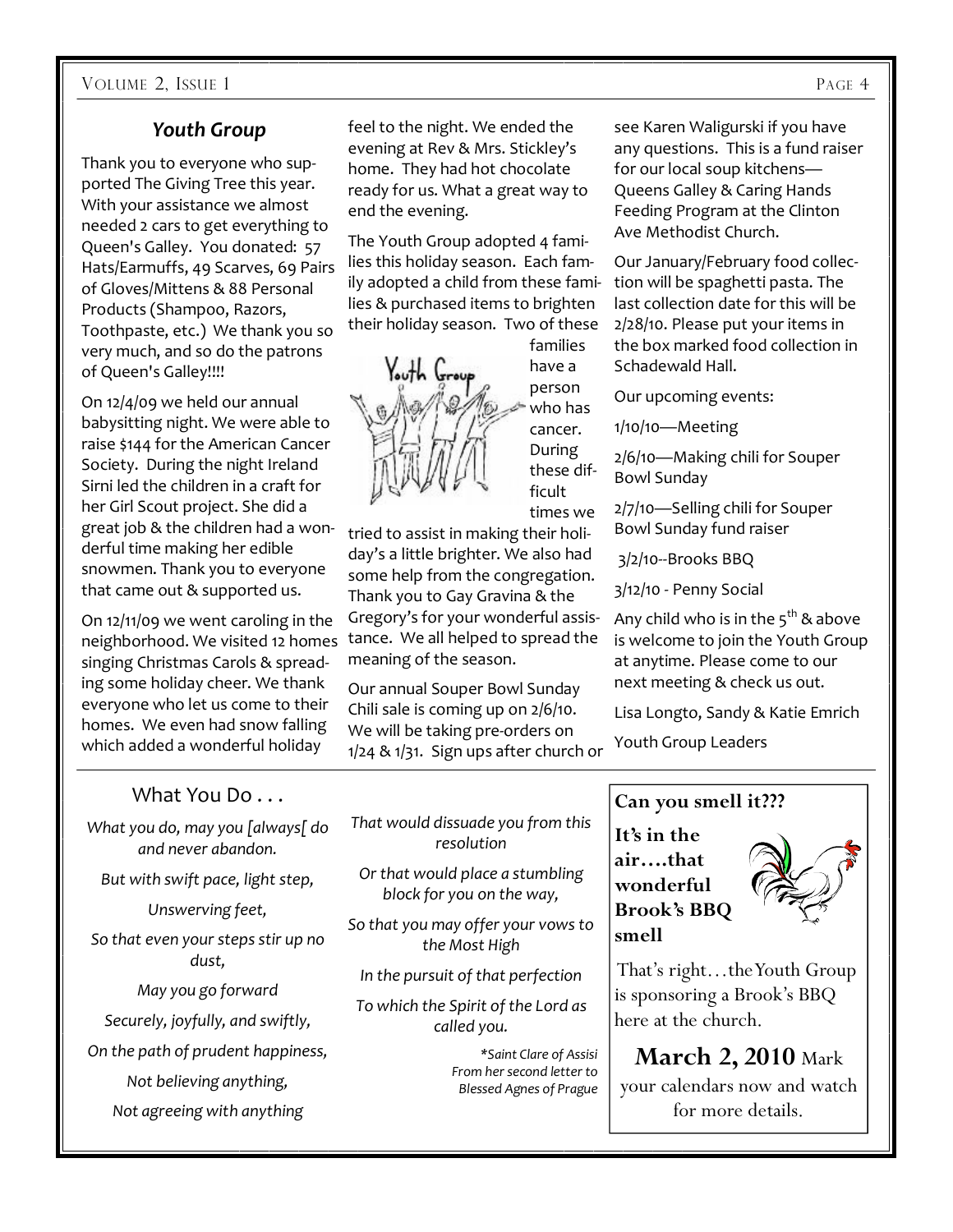Sanctuary Flowers - Kathy Jansen is coordinating the weekly Chancel flowers. Please call her (331-2695) or speak to her if you wish to place flowers on the altar during the next year.

#### Kudos to one of our own

Many of us were part of Lia Sumerano's "growing up" years and Lia has always been very grateful for all the support she received from the Church, especially Jeanne Hattersley and Lonnie Kulick. Both had a major influence on her career. Lia has been living in NYC and doing regional theater and Off-Broadway gigs. She was selected recently to be part of the "Jesus Christ Superstar" North American Tour as the "middle Soul Singer" and Mary Magdalene understudy.

Rehearsals took place in NYC, tech week was in St. Louis, and opening night was 12/26 in Bismarck, ND. The starring role of Jesus is played by Ted Neeley who also played Jesus in the movie, over three decades ago. The show itinerary is not complete yet, but at present the nearest shows will be in Utica, 2/14/10 or New Brunswick, NJ 2/20/10. The JCS tour will be on the road crisscrossing the USA and Canada until July.

*Break a leg, Lia!* 

# When You're Hospitalized

*Help us stand beside you in health challenges:* 

*1) Tell the Pastor or an Elder as a hospitalization nears—or afterward in emergencies.* 

*2) At admission, check "yes" for pastor to be told.* 

3) *If you cannot give permission, do #1 above.* 

*Let's stay connected to God and each other—especially when large health issues descend!*

*See what no eye can see, go where no foot can go, Choose that which is no choice - Then you may hear what makes no sound - God's voice.* 



BY ONE THOUSAND BILLION ITEMS OF UNDELIVERED E-MAIL

# If Sunday's Weather Is Rotten

If you awaken on a Sunday to a blizzard that appears perilous to life or limb beyond the front door, we suggest discretion and not valor. In most cases there will be a Sunday Church School and worship service in the warm confines of *\*Angelus Silesius* our buildings for the intrepid. But if you're game and want weblogcartoons.com to confirm that classes and services await you on arrival, here is the way to proceed:

> Worship cancellations will be announced Sunday mornings on radio station: WKNY (1490 AM); The second coming of Christ is normally the only reason worship will be cancelled…or if the prospect of injury looms large. Tack this article somewhere convenient to keep in touch with that rare eventuality.

## More Peace

Ultimately, we have just one moral duty: to reclaim large areas of peace in ourselves, more and more peace, and to reflect it towards others. And the more peace there is in us, the more peace there will also be in our troubled world.

> \*Etty Hillsum Who died in Auschwitz in 1943 at the age of 29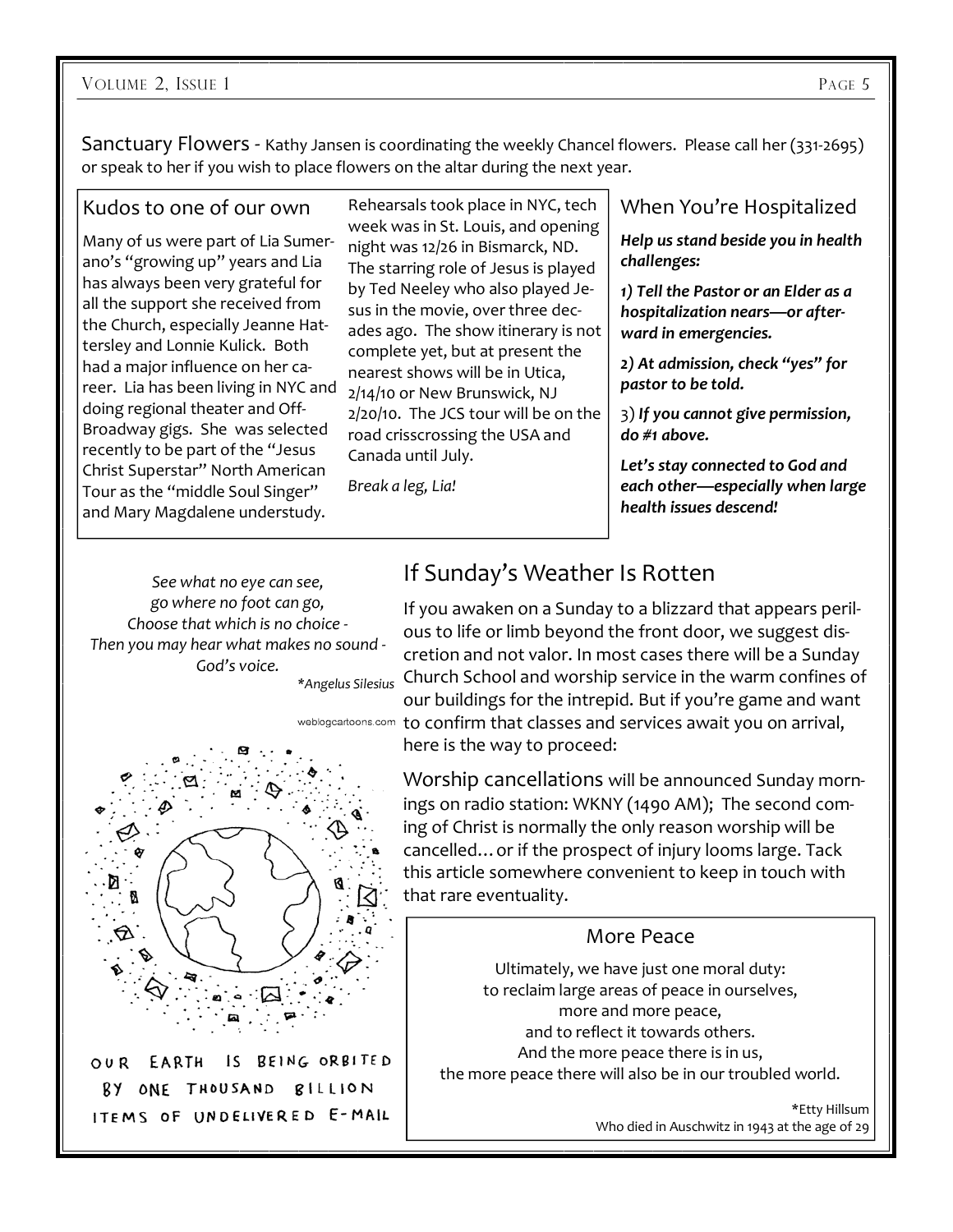

#### **2009 Church Benevolences**

 In addition to the regular monthly mission programs which are announced through the Sunday during 2010. The Youth Group has morning bulletins and the Spire, included in the budget for the Church, is a specific category for benevolences; the Consistory ties this level of contributions to the total income from the congregation and the church programs, which also includes the receipts from the donation received from the cell tower for placement of the equipment in the church steeple. It was decided by the consistory to devote the majority of these funds (\$10,000) to organizations / programs which are local to us, and one new program (\$2,000) which we hope to be able to partner with through the friendship of Dr. Gram.

 For the year ending December 2009, the following programs received the denoted donation and we have included a brief description of that specific program, as several of them may sound new to you, but actually have been in existence for a number of years:

 "Portal Program" - \$3,000: This donation was provided through St. John's Episcopal Church, which is in partnership with the Kingston Area Council of Churches, providing lowcost housing and support to individuals reestablishing their self sufficiency.

 "Caring Hands" - \$3,000: This program is administered by the

Clinton Avenue Methodist Church as a Soup Kitchen which serves lunches, Monday through Friday. Over the past year they prepared nearly 17,000 lunches for children (1200), adults (12,000) and seniors (4,000). With the close of St. Simon's soup kitchen, "Caring Hands" expects a spike in need also donated funds raised through the Souper Bowl of Caring.

 "Queens Galley" - \$2,000: We all know Queens Galley as a Soup Kitchen. In addition to providing meals, they also provide awareness, education, relief and prevention of food insecurity. The Youth Group has donated funds, goods, and services throughout the year. The Women's Guild also includes



the Queens Galley on their list of recipients for 2009.

 "Ulster County Habitat for Humanity" - \$2,000: The local group in Ulster County was organized in 1996, and, together with partners, has rehabilitated or built homes in Ulster County. If you recall, the UCHH was the recipient of the former Liquidated Furniture building on Rt.28 (from the Wiedy family). Their mission now is to create that facility into a ReStore facility for materials purchased or donated for their local rehabilitation programs.

*If I cannot listen to all of life, then any part that I do hear will be only partial or distorted. If I am listening only in chapel, if I am listening only to my peers, if I am listening only to my profession, if I am listening only to my routine, then I have cut out the poor, the children, the needy, the holy where it is calling me to be present.*  Joan Chittister

 "My Brother's Workshop" - \$2,000: Through Dr. Gram's friendship with Rev. Jeff Neeval, we were introduced to a program on the island of St. Thomas, which was created to assist disadvantaged adults 18-25 years of age. The program provides vocational training and career guidance for the young people most in need or the most at risk. They train in a simulated environment with professional volunteers from the community in areas of plumbing, electrical, carpentry….with the goal of sending them back into the community for career oriented trades. It is hoped that Hurley will be able to partner with the St. Thomas Reformed Church in the future also with this program. Go on the internet at the following link, and look at their video or photos of the projects that have already been accomplished: http://

mybrothersworkshop.com .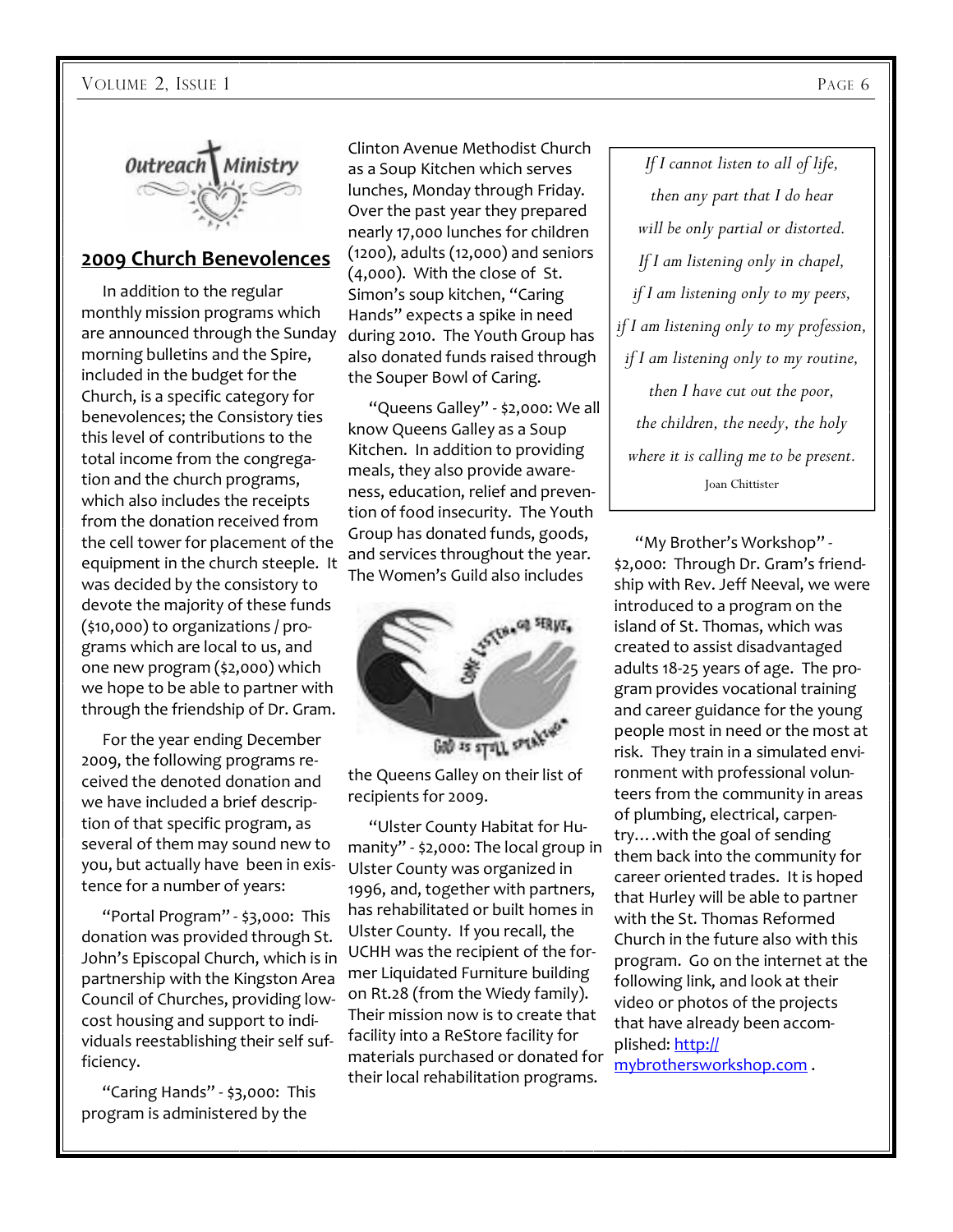| 10:00am Genealogy (Rm 12)<br>7:00pm Hurley Little League<br>6:00pm Foundation for Youth<br>4:30pm Dog Training (Hall)<br><b>Health (Dutch Room)</b><br>ů,<br>10:30am HMS (Rm8/Hall)<br>7:00pm Bible Study (Parsonage)<br>7:00pm Troop 20 (Hall)<br>7:30pm Hurley Roc (RmL2)<br>4:00pm Hurley Puriers (DutchRm) | 10:00am Genealogy (Rm 12)<br>6:00pm YHF (DutchRm)<br>7:00pm Pack 20 (Hall)<br>4:30pm Dog Training (Hali)<br>뮮<br>10:30am HMS (Rm8/Mall)<br>7:00pm Bible Study (Parsonage)<br>7:00pm Troop 20 (Hall)<br>4:00pm Hurkey Purkers (DutchRm) | 11:00am VFW (Dutch Rm)<br>7:00pm Consistory (DutchRm)<br>S:30pm Dog Training (Hall)<br>Uncil/Grady State (Rand/Hall)<br>9:00am HAGC (Dutch Rm)<br>7:00pm Bible Study (Parsonage)<br>7:00pm Troop 20 (Hall)<br>7:30pm Radio-DXrs (DutchRm)<br>4:00pm Hurley Purlers (DutchRm) | 7:00pm First Capital Corvettes<br>4:30pm Dog Training (Hall)<br>(Dutch Ran)<br>(IIsH/Gru3) SMH madE:01<br>10:00am Census Testing (Room 6)<br>7:30pm Little League (Rm12)<br>7:00pm Bible Study (Parsonage)<br>4:30pm PC 101 (Dutch Rm)<br>7:00pm Troop 20 (Hall)<br>4:00pm Hurkey Purkers (DutchRm) |                                                                                                                                               | Nepusy<br>Tuesday                             | Hurley Reformed Church<br><b>January 2010</b>                                                                        |
|----------------------------------------------------------------------------------------------------------------------------------------------------------------------------------------------------------------------------------------------------------------------------------------------------------------|----------------------------------------------------------------------------------------------------------------------------------------------------------------------------------------------------------------------------------------|------------------------------------------------------------------------------------------------------------------------------------------------------------------------------------------------------------------------------------------------------------------------------|-----------------------------------------------------------------------------------------------------------------------------------------------------------------------------------------------------------------------------------------------------------------------------------------------------|-----------------------------------------------------------------------------------------------------------------------------------------------|-----------------------------------------------|----------------------------------------------------------------------------------------------------------------------|
| ы<br>7:00pm Bag Pipers (Hall)<br>7:00am Bible Study (DutchRm)<br>4:30pm Dog Training (Hall)                                                                                                                                                                                                                    | 5<br>7:00pm Book Group (Rm 12)<br>7:30pm Overlook Radio (Rm 6)<br>7:00pm Lions (Dutch Rm)<br>7:00pm Bag Pipers (Hall)<br>4:30pm Dog Training (Hall)<br>7:00am Bible Study (DutchRm)                                                    | 7:00am Bible Study (DutchRm)<br>7:00pm Bag Pipers (Hall)<br>4:30pm Dog Training (Hall)                                                                                                                                                                                       | 7:30pm Troop 20 Connrittee<br>7:00pm Bag Pipers (Hall)<br>4:30pm Dog Training (Hall)<br>7:00am Bible Study (DutchRm)<br>(DutchRm)                                                                                                                                                                   |                                                                                                                                               | Wednesday                                     |                                                                                                                      |
| N<br>7:30pm Choir (DutchRm)<br>4:45pm Dog Training (Hall)<br>넒                                                                                                                                                                                                                                                 | ă<br>7:00pm Woodworkers (Hall)<br>4:45pm Dog Training (Hall)<br>7:30pm Choir (DutchRm)                                                                                                                                                 | 7:30pm Choir (DutchRm)<br>7:00pm RVW Boy Scouts (Hall)<br>4:45pm Dog Training (Hall)<br>4:00pm Census Testing (Room 6)                                                                                                                                                       | 7:30pm Choir (DutchRm)<br>7:15pm Half Moon/RVW Council<br>6:30pm Half Moon LEC (Rm 12)<br>7:00pm GS 5U (Rm 12)<br>4:45pm Dog Training (Hall)<br>1:30pm Hurley Seniors (Hall)<br>Ê                                                                                                                   |                                                                                                                                               | Vepsuny<br><b>监</b> ដ법봉<br>해보는<br>鼠鼠科の        | w<br>z                                                                                                               |
| у                                                                                                                                                                                                                                                                                                              |                                                                                                                                                                                                                                        |                                                                                                                                                                                                                                                                              |                                                                                                                                                                                                                                                                                                     | January 1, 2010                                                                                                                               | ೮೫ರೂ<br>않았는지<br>UN¤∝<br><b>Habir</b><br>않았음 시 | ope Anematy<br>É<br>5<br>۰<br>T<br>방앉은 아<br>I w                                                                      |
| 10:00am Worship<br>10:30am Music Therapy (Rm 9)                                                                                                                                                                                                                                                                | 11:00am All Church Birthday Party<br>11:00am Set up for birthday party<br>10:30am Music Therapy (Rm 9)<br>10:00am Worship<br>8:30am Significant Woman                                                                                  | 10:00am Worship<br>10:30am Music Therapy (Rm 9)                                                                                                                                                                                                                              | More Items<br>More Ibens<br>11:00am All Church Birthday Party<br>10:00am Worship<br>9:00am Significant Woman<br>9:00am Half Moon Banquet                                                                                                                                                            | 10:30am Music Therapy (Rm 9)<br>11:15am Prayer Chain (DR)<br>11:00am Garden Club (Ran 12)<br>10:00am Worship<br>6:30pm English Dancers (Hall) | ung/ass                                       | Ntime<br>z<br>않았etr<br>٠<br>픏<br>onat Ave<br>乏<br>%tsw<br>ten.<br>٠<br><b>MERu</b><br>÷<br>titita.<br>$\overline{a}$ |

VOLUME 2, ISSUE 1 PAGE 7